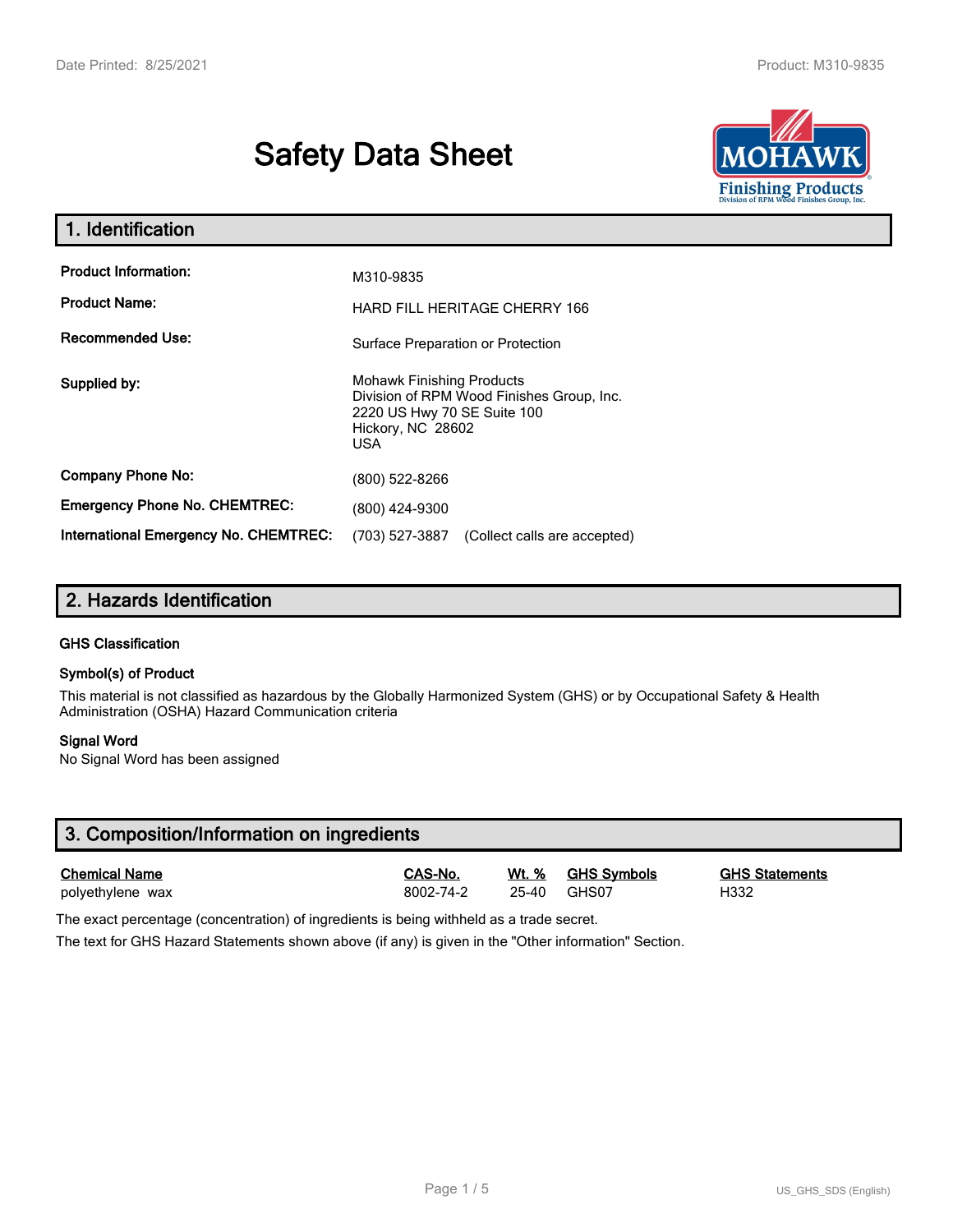# **4. First-aid Measures**



FIRST AID - EYE CONTACT: IF IN EYES: Rinse cautiously with water for several minutes. Remove contact lenses, if present and easy to do. Continue rinsing. If eye irritation persists: Get medical advice/attention.

FIRST AID - SKIN CONTACT: IF ON SKIN: Gently wash with plenty of Soap and Water. If skin irritation occurs: Get medical advice/ attention.

FIRST AID - INGESTION: IF SWALLOWED: rinse mouth. Do NOT induce vomiting. IF exposed or if you feel unwell: Call a POISON CENTER or doctor/physician.

FIRST AID - INHALATION: IF INHALED: If breathing is difficult, remove victim to fresh air and keep at rest in a position comfortable for breathing. IF exposed or if you feel unwell: Call a POISON CENTER or doctor/physician.

# **5. Fire-fighting Measures**

**SPECIAL FIREFIGHTING PROCEDURES:** This product is not expected to burn under normal conditions of use.

**FIREFIGHTING EQUIPMENT:** None.

# **6. Accidental Release Measures**

#### **ENVIRONMENTAL MEASURES:** No Information

**STEPS TO BE TAKEN IN CASE MATERIAL IS RELEASED OR SPILLED:** Sweep up or vacuum up spillage and collect in suitable container for disposal.

# **7. Handling and Storage**



**HANDLING:** Avoid inhalation and contact with eyes, skin, and clothing. Wash hands thoroughly after handling and before eating or drinking. In keeping with safe handling practices, avoid ignition sources (smoking, flames, pilot lights, electrical sparks); ground and bond containers when transferring the material to prevent static electricity sparks that could ignite vapor and use spark proof tools and explosion proof equipment. Empty containers may retain product residue or vapor. Do not pressurize, cut, weld, braze, solder, drill, grind, or expose container to heat, flame, sparks, static electricity, or other sources of ignition. Any of these actions can potentially cause an explosion that may lead to injury.

**STORAGE:** Keep containers closed when not in use. Store in cool well ventilated space away from incompatible materials.

#### **8. Exposure Controls/Personal Protection**

| Ingredients with Occupational Exposure Limits<br><b>Chemical Name</b>                                             | <b>ACGIH TLV-TWA</b> | <b>ACGIH-TLV STEL</b> | <b>OSHA PEL-TWA</b> | <b>OSHA PEL-CEILING</b> |  |
|-------------------------------------------------------------------------------------------------------------------|----------------------|-----------------------|---------------------|-------------------------|--|
| polyethylene wax                                                                                                  | $2 \text{ ma/m}$ 3   | N.D.                  | N.D.                | N.D.                    |  |
| Further Advice: MEL = Maximum Exposure Limit OES = Occupational Exposure Standard SUP = Supplier's Recommendation |                      |                       |                     |                         |  |

**Sk = Skin Sensitizer N.E. = Not Established N.D. = Not Determined**

#### **Personal Protection**



**RESPIRATORY PROTECTION:** In case of insufficient ventilation wear suitable respiratory equipment.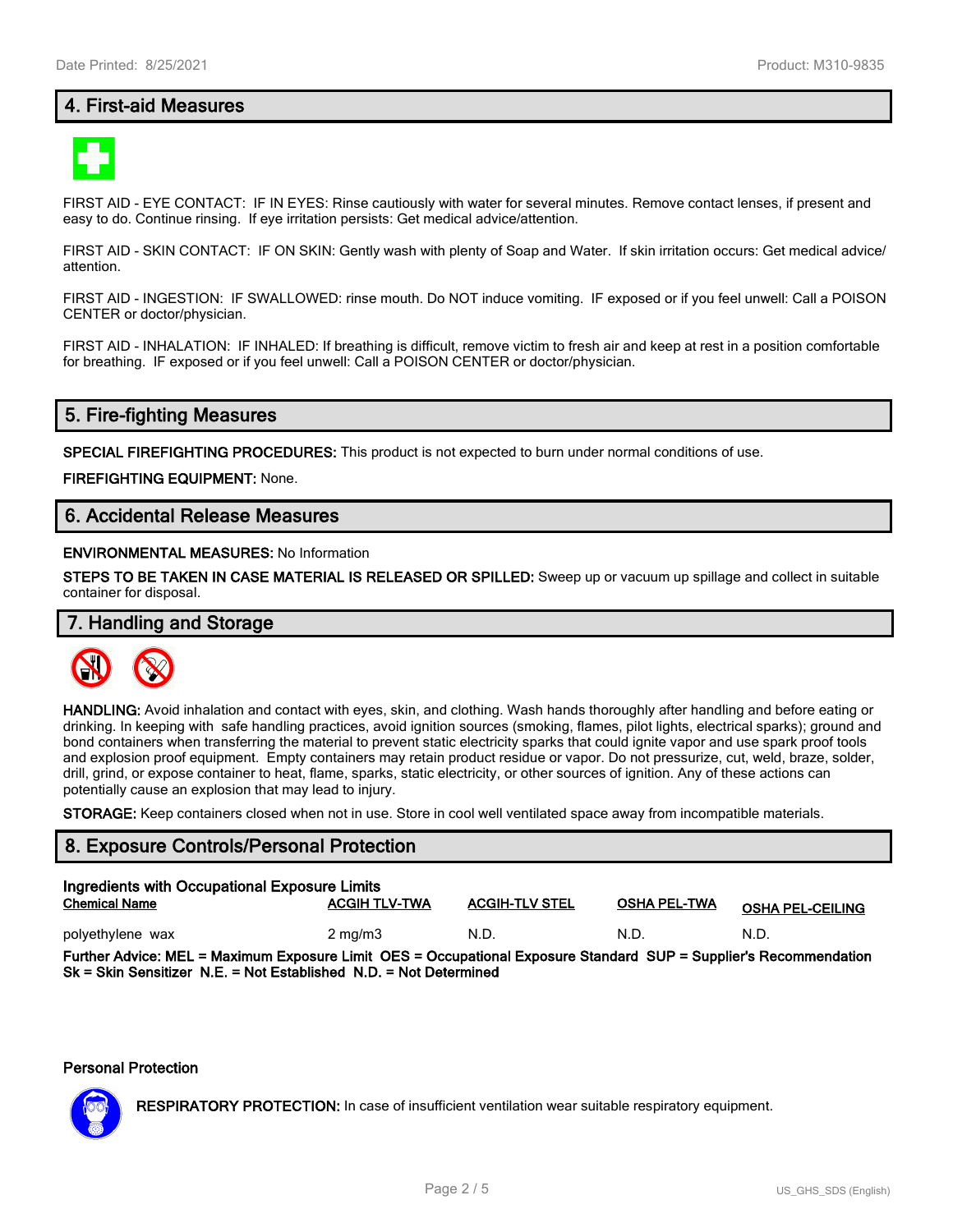



**EYE PROTECTION:** Safety glasses



**OTHER PROTECTIVE EQUIPMENT:** No Information



**HYGIENIC PRACTICES:** It is good practice to avoid contact with the product and/or its vapors, mists or dust by using appropriate protective measures. Wash thoroughly after handling and before eating or drinking.

# **9. Physical and Chemical Properties**

| Appearance:                    | Solid                      | <b>Physical State:</b>                      | <b>SOLID</b>   |
|--------------------------------|----------------------------|---------------------------------------------|----------------|
| Odor:                          | None to Very Faint         | <b>Odor Threshold:</b>                      | Not determined |
| Density, g/cm3:                | 0.824                      | pH:                                         | Not determined |
| Freeze Point, °F:              | Not determined             | Viscosity:                                  | Not determined |
| <b>Solubility in Water:</b>    | Not determined             | Partition Coefficient, n-octanol/<br>water: | Not determined |
| Decomposition temperature, °F: | Not determined             | <b>Explosive Limits, %:</b>                 | Not determined |
| Boiling Range, °F:             | Not determined             | Flash Point, °F:                            | 390 °F         |
| Combustibility:                | <b>Supports Combustion</b> | Auto-Ignition Temperature, °F:              | Not determined |
| <b>Evaporation Rate:</b>       | Slower than Diethyl Ether  | Vapor Pressure, mmHg:                       | Not determined |
| <b>Vapor Density:</b>          | Not determined             |                                             |                |
| $N.I. = No$ Information        |                            |                                             |                |

# **10. Stability and reactivity**

**STABILITY:** Stable under normal conditions.

**CONDITIONS TO AVOID:** Not applicable.

**INCOMPATIBILITY:** None known.

**HAZARDOUS DECOMPOSITION PRODUCTS:** Not determined.

# **11. Toxicological information**

**Practical Experiences**

**EMERGENCY OVERVIEW:** No Information **EFFECT OF OVEREXPOSURE - EYE CONTACT:** No Information **EFFECT OF OVEREXPOSURE - INGESTION:** No Information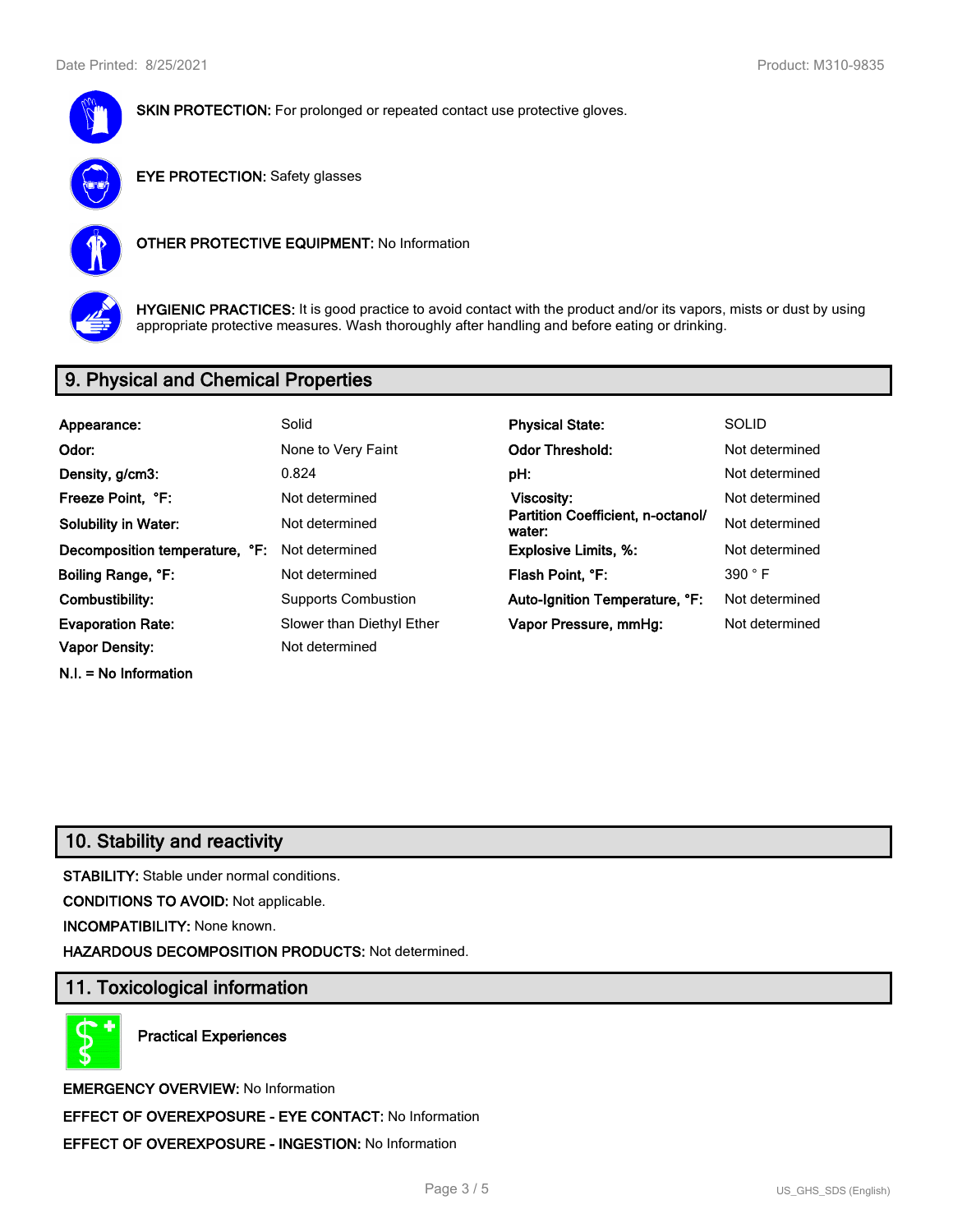#### **EFFECT OF OVEREXPOSURE - INHALATION:** No Information

### **EFFECT OF OVEREXPOSURE - SKIN CONTACT:** No Information

**CARCINOGENICITY:** No Information

## **PRIMARY ROUTE(S) OF ENTRY:**

#### **Acute Toxicity Values**

**The acute effects of this product have not been tested. Data on individual components are tabulated below**

| CAS-No.   | <b>Chemical Name</b> |
|-----------|----------------------|
| 8002-74-2 | polvethylene wax     |

8002-74-2 polyethylene wax >3750 mg/kg Rat >3600 mg/kg Rabbit >14 mg/l

**Casa-No. 25 Co. 25 Co. 25 Co. 25 Co. 25 Co. 25 Co. 25 Co. 25 Co. 25 Co. 25 Co. 25 Co. 25 Co. 25 Co. 25 Co. 25 Co. 25 Co. 25 Co. 25 Co. 25 Co. 25 Co. 25 Co. 25 Co. 25 Co. 25 Co. 25 Co. 25 Co. 25 Co. 25 Co. 25 Co. 25 Co. 25** 

# **N.I. = No Information**

# **12. Ecological information**

**ECOLOGICAL INFORMATION:** Ecological evaluation of this material has not been performed; however, do not allow the product to be released to the environment without governmental approval/permits.

# **13. Disposal Information**



**Product**

**DISPOSAL METHOD:** Waste from this material may be a listed and/or characteristic hazardous waste. Dispose of material, contaminated absorbent, container and unused contents in accordance with local, state, and federal regulations.

**STEPS TO BE TAKEN IN CASE MATERIAL IS RELEASED OR SPILLED:** Sweep up or vacuum up spillage and collect in suitable container for disposal.

## **14. Transport Information**

#### **SPECIAL TRANSPORT PRECAUTIONS:** No Information

**DOT:** NOT RESTRICTED

**IATA:** NOT RESTRICTED

**IMDG:** NOT RESTRICTED

## **15. Regulatory Information**

## **U.S. Federal Regulations:**

#### **CERCLA - SARA Hazard Category**

This product has been reviewed according to the EPA 'Hazard Categories' promulgated under Sections 311 and 312 of the Superfund Amendment and Reauthorization Act of 1986 (SARA Title III) and is considered, under applicable definitions, to meet the following categories:

None Known